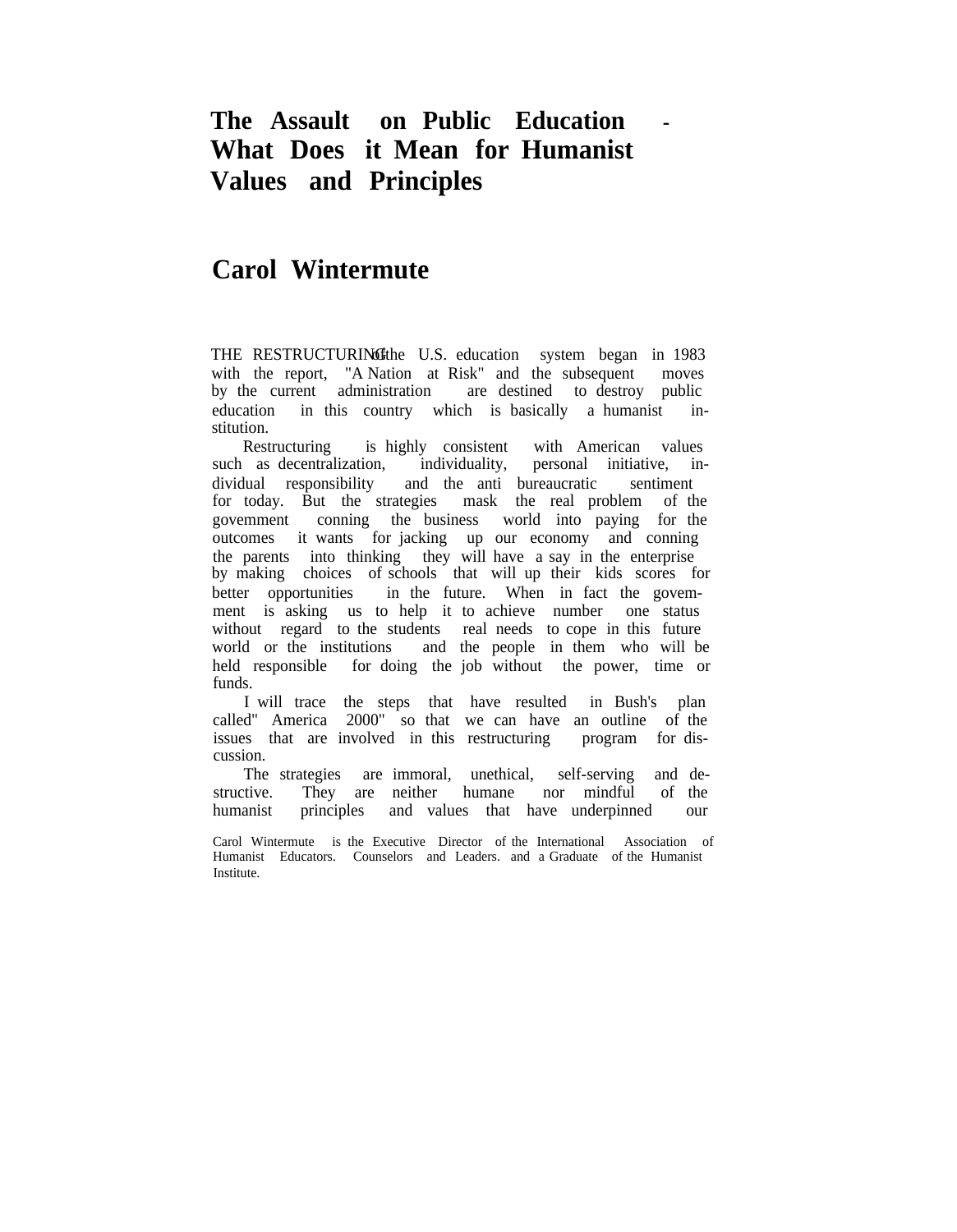public education system. Public Education is the one institution we have in this country which is truly reflective of our ideals and we must not let it be destroyed by so-called improvements which look okay on the surface but in reality are designed to do away with any institution that could produce students who can think for themselves, make informed and critical decisions and behave according to their consciences.

"A Nation at Risk" spurred the educational reform movement of the 80's. The report was compiled by The Center for Policy Research in Education - a federally funded consortium of University professors. In essence what they said was that as a nation we were experiencing lower test scores in the schools and were not competing well on the intemational scene.

A follow up report in 1989 told us that we had made little progress in this area. At that point our "Mr. Education President" stepped forth and called in the NGA (National Govemors Association) to act on the problem. Business people were calling for higher level skilled workers.

Economists were worried about the intemational comparisons and our becoming a second class nation. The administration wanted uniformity of purpose and a less decentralized and diverse system of education.

Together the administration and govemors set national education goals aimed at making us intemationally competitive. Please note the absence in this formation ofthe educators, albeit some were consulted, but mostly from the administration ranks.

The goals are as follows:

All children in America will start school ready to leam. The high school graduation rate will increase to at least 90%.

American students will leave grades 4,8, and 12 having<br>demonstrated competency in challenging subject in challenging subject matter including English, mathematics, science, history, and geography; and every school in America will ensure that all students leam to use their minds well, so that they may be prepared for responsible citizenship, further leaming, and productive employment in our modem economy.

U.S. students will be first in the world in science and mathematics achievement.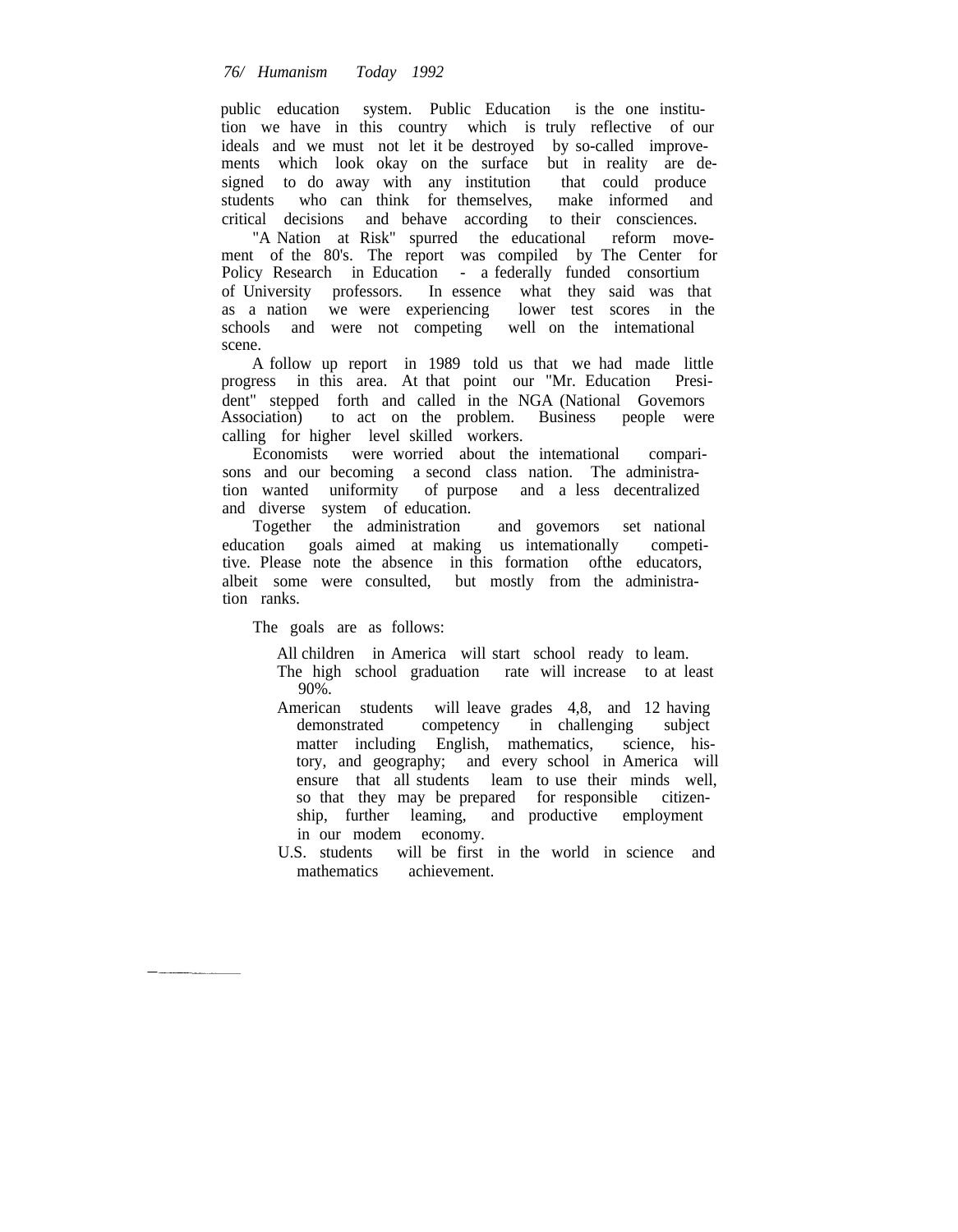- Every adult American will be literate and possess the knowledge and skills necessary to compete in a global economy and exercise the rights and responsibilities of citizenship.
- Every school in America will be free of drugs and violence and will offer a disciplined environment conducive to leaming.

While these are very idealistic and far ranging goals, most of us would agree they sound pretty good. At the time of their publishing there were, of course, calls for specifics.

A National Education Goals Panel was created in 1990 to go further. It is a bipartisan group consisting of: an NGA chairperson, 4 senior level federal executive branch officials appointed by the President, six govemors from each of the 2 parties, and 4 Congressional leaders. They are charged with overseeing the development and implementation of a national education reporting system to track progress toward the goals.

The first resistance to the national goal setting amounted to concems that it would lead to:

> Federal control and a nationally imposed curriculum States sending mandates to local boards

- Loss of diversity and pluralism, one of our nation's strengths
- A diluted set of standards so that everyone can meet them

State rankings and thereby norm referenced tests teaching to the tests

The shaming of poor performers

Measuring only factual knowledge with multiple choice testing

Too great an emphasis on reaching test score marks putting a cap on performance

Tests dictating curriculum

Govemment commissions deciding curriculum

through decisions of what to test

But the administration tried to assuage these concems with some bargains. They promised greater latitude in the use of federal funds to state agencies and local districts in retum for higher performance. Preschool, health and nutrition programs would receive higher funding. And more authority would be given to the school level if a tougher curriculum would be installed, and parent and community involvement would occur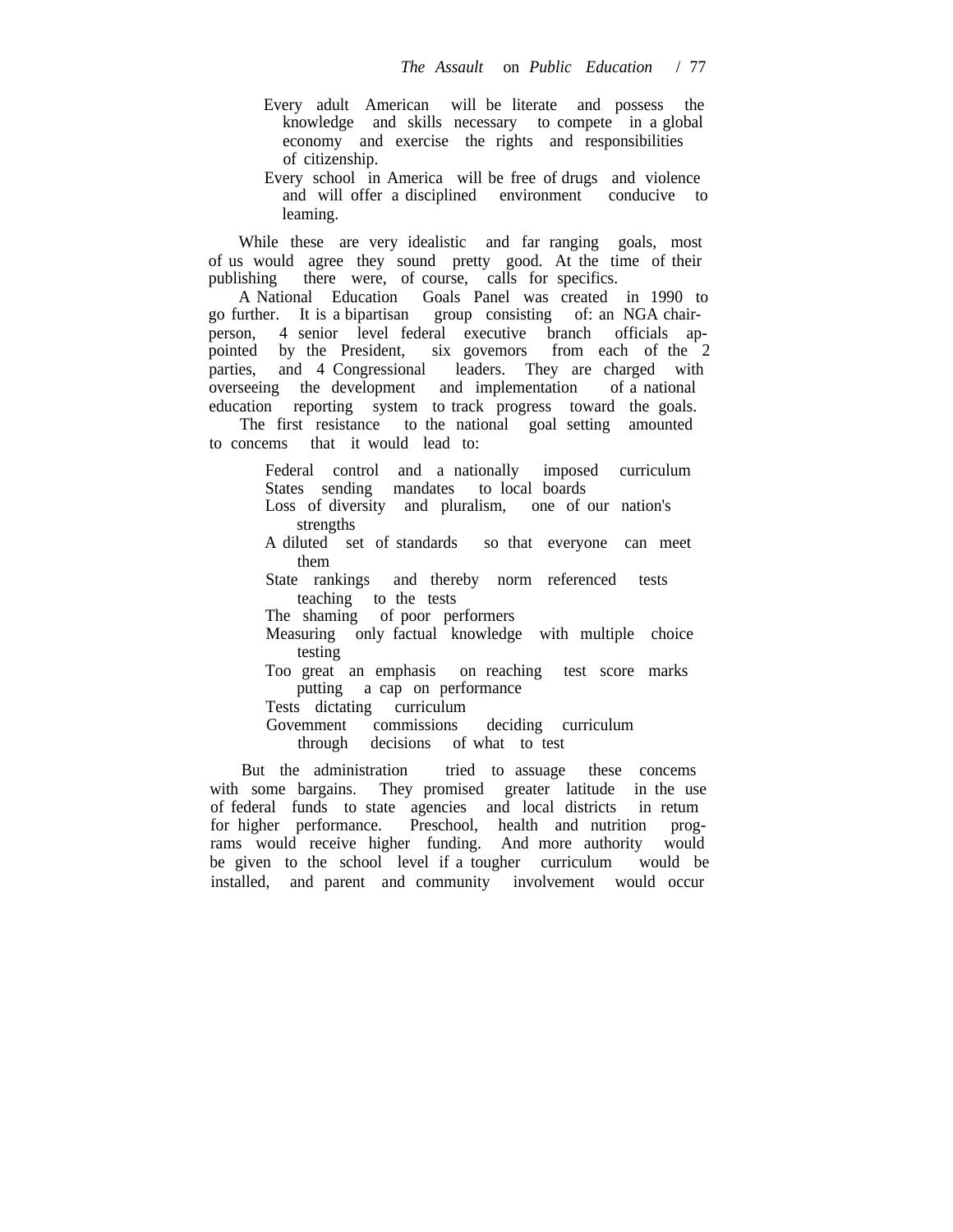in return for accountability in results.

Now what was emerging at the end of '89 was the real beginnings of the restructuring plan. Local autonomy due to federal deregulation and accountability in the form of national testing. This was an historic transition as pointed out by Marshall S. Smith, dean of education at Stanford, but was a balancing problem. Is school-based management really compatible with extemallY imposed goals? How are we to run our own show locally with the outcome planned from above?

As Arthur Wise, a director of Rand Corporation Center for the Study of the Teaching Profession, pointed out at the time, there was little theoretical or empirical grounding for the solution being proposed. His concem was that to make changes without employing the knowledge base we have and testing alternatives is to waste resources and perhaps result in no improvement. He advocated creating separate institutions which would include a broad range of participants for each of the many issues involved, something on the order of the various health institutes.<br>However, the administration

had other designs to keep control of creating strategies for restructuring education in government hands. The commissions around the country discussing these issues were carefully orchestrated affairs with handpicked participants who were, for the most part, politically correct contributors.

The Secretary of Education at the time, Cavazos, was the first to announce that the natural partner for the concept of site-management was parental choice in schools. In the beginning this referred only to choice within the public system. Private and parochial schools were supposed to be another matter. However, a book in June of 1990 by John E. Chubb, a senior fellow at Brookings Institute and Terry M. Moe, a political science professor at Stanford, entitled, *Politics, Markets, and America's Schools* greatly helped to change this matter.

What they proposed was to look at the "presumed" success of the private schools in terms of achievement on test scores. Since they do so much better why not privatize the whole school system in certain ways so that competition in the market place among schools will drive them all to do better.

The states could set the criteria for the establishment of new schools in the program and when an applying school met all these requirements it would receive state funding per pupil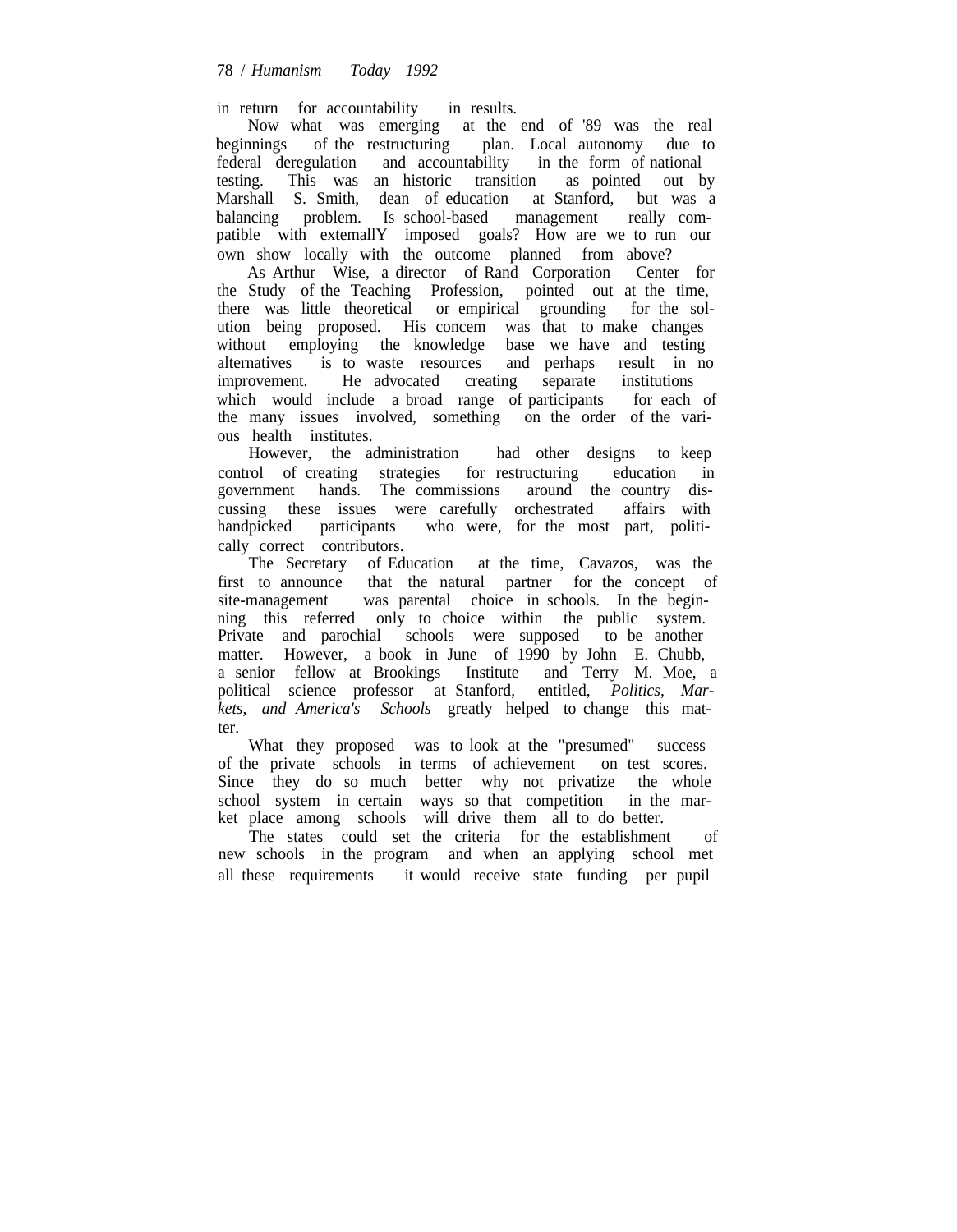according to need. Each school could charge some students tuition, set admissions standards and structure itself as it wished. School achievement would then not be accountable to the state but to the parents and students.

So now private schools are part and parcel of the scheme. No one says voucher anymore but funds will follow the kids. The parents will be the ones looking over the results of the tests and choosing those schools which show the best results.

Lest you worry that results will only be measured by the standard multiple choice variety test, there are proposals to add performance testing to the package. This concept includes teachers and teams of evaluators looking over children's projects, writings, problem solving exercises as well as fact-testing. Already the SATs are including expanded language and math problems to get at other dimensions of knowledge.

Most recently Bush has gotten on a new band wagon that is looking at the business community as models for achievement. The reasoning is that business is successful in getting things done and in doing research. Thus he had drawn business into the R&D cycle to implement his strategies. Of course they will be expected to provide the funding.

The scenario implies that each senator and congressman will get a new million \$ school, the kids will conform to higher standards by facing a battery of modem tests and exams, and Ozzie and Harriet will retum with a ready to go family of clean cut kids prepared to face a color-blind world bursting with opportunities.

The plan is now called" America 2000," a strategy that is mostly the baby of Lamar Alexander, the current Secretary of Education who gained much respect as President of The University of Tennessee and Govemor of the state.

The key aspects of the program are:

- national testing
- deregulation and privatization of schools
- school choice
- citizen involvement
- research and development by the business bureaucracy
- outcome based education

Lets begin our discussion with an issue raised by Clark Kerr, President Emeritus of the University of Califomia. He suggests that there are other things besides education that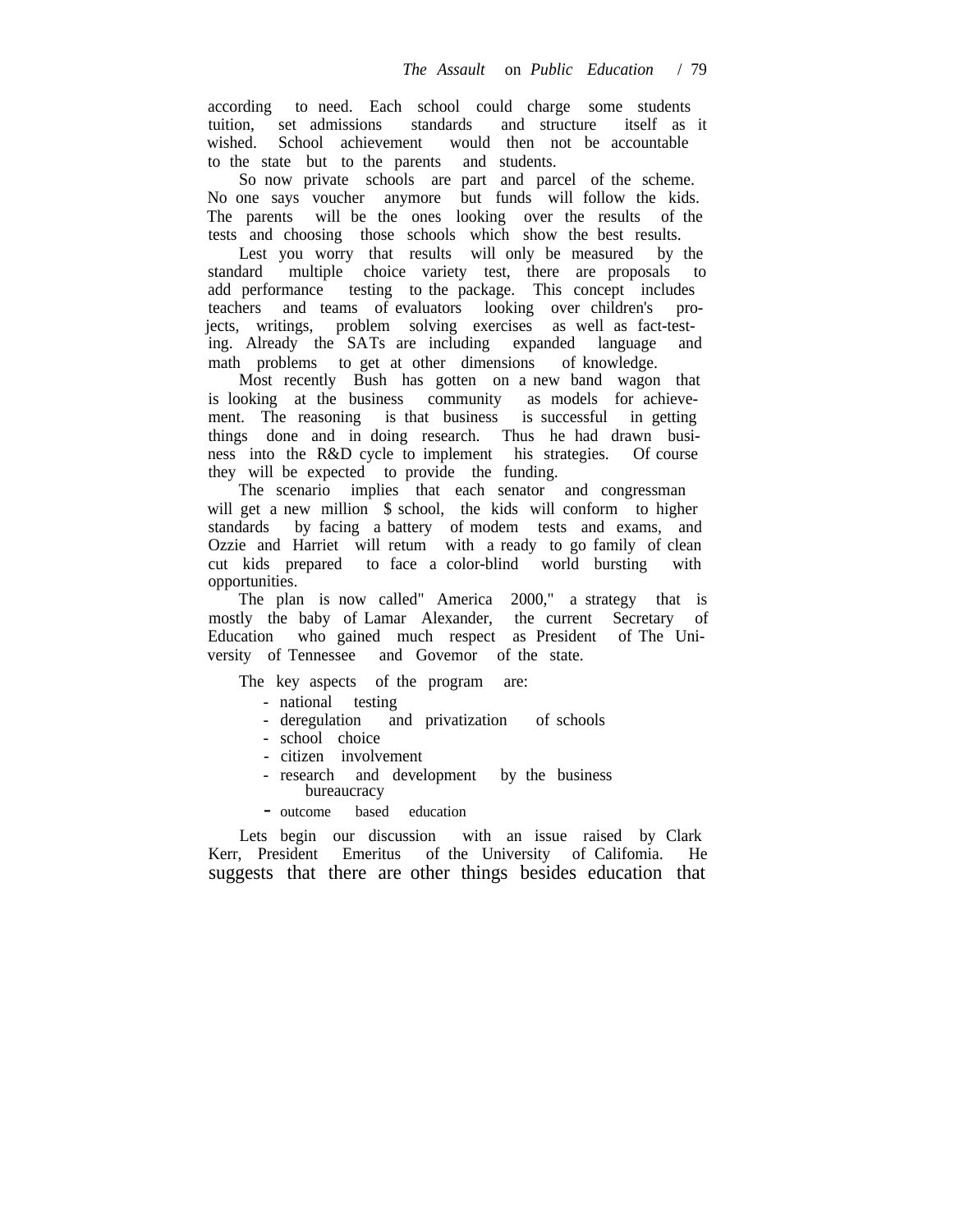## *80/ Humanism Today 1992*

may contribute to economic non-competitiveness, such as: spending too much, saving too little and investing too little; too much investment in the military and not enough on research and development in industry; to much self-gratification in life-style; too much advertising and too little quality; not enough emphasis on human relations.

Lester Thoreau of MIT a philosopher economist said in a recent speech that the key weapon in economic competitiveness is attention to high tech processes and not to R&D into products. But we don't educate to produce people who have the skills to analyze, problem solve, and collaborate on finding creative solutions which is what we need for the work force to be viable competitors for the future world.

Some jobs are being simplified, but overall the ones being created require different and higher levels of education and related skills than 10 years ago. The abilities to identify, analyze, and apply appropriate information in responding to complex situations and to learn on one's own and with others will be essential. Productivity and success in one's own personallife will be increasingly dependent on the ability to deal with uncertainty, to work with others, to set group goals (tempering rapid individuality), and to overcome racial and ethnic prejudices.

But so far the reform movement has emphasized rather narrow and limited low-level skills and the states just keep adding more of the same old types of courses rather than make the changes that reflect economic and technical trends.

The issue of competitiveness raises some other questions. What are the consequences for students of introducing market incentives to schools and their staffs? Will more measurement skills create the intellectual capital to drive the post-industrial economy?

A national test designed by govemment and business interests alone will measure achievement in the areas that are of most concern to them, namely factual knowledge of areas they deem important. States, local districts and schools will teach to these tests. The message is: "What's important is what is tested."

Emest L. Boyer, President of the Camegie Foundation for Advanced Teaching at Princeton said in a speech this November that we are measuring that which matters least. By this I assumed he means we are ignoring a very essential aspect of learning by focusing on the acquisition of knowledge rather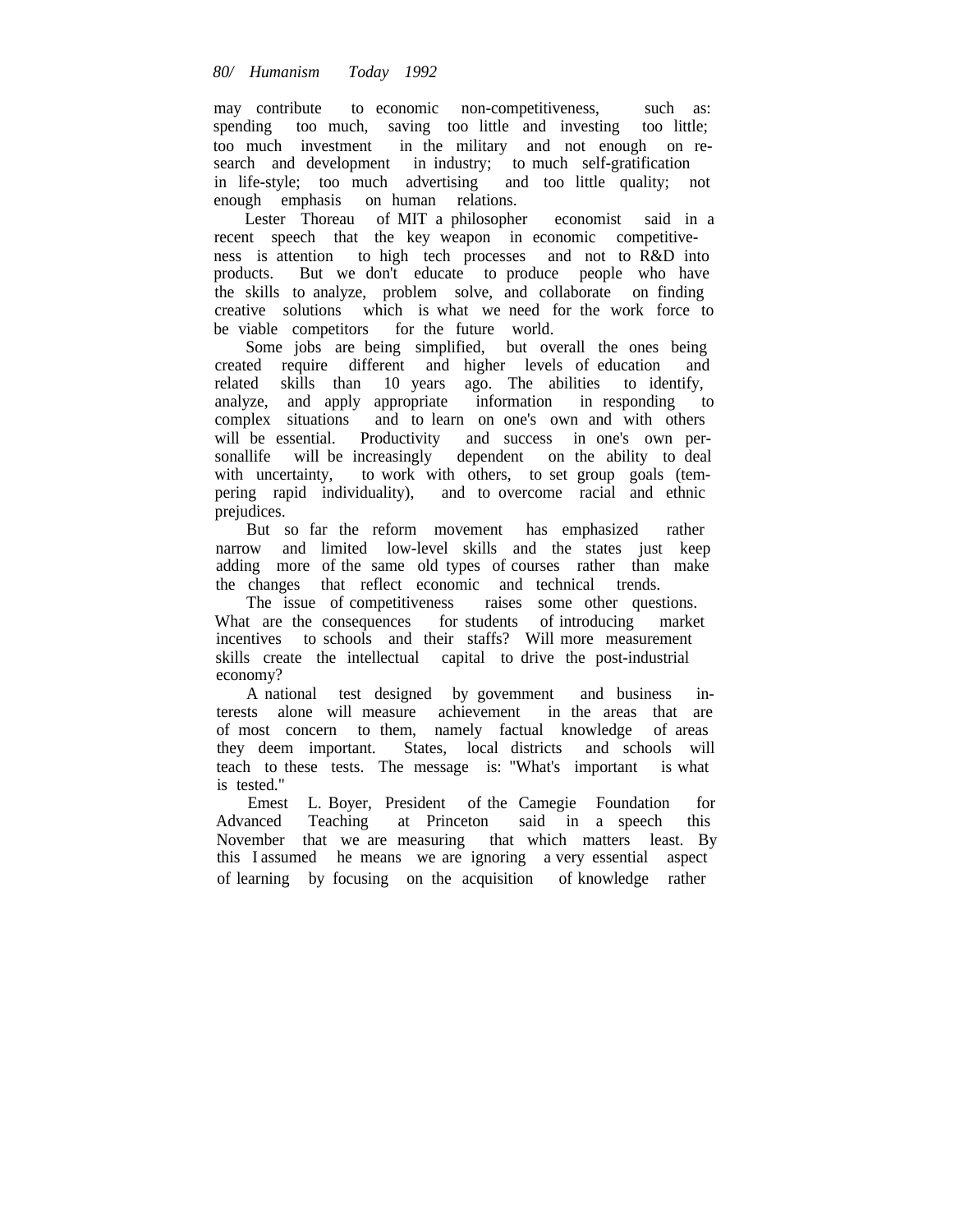than the capacity to use it. Willis D. Hawley, professor of education and political science and director of the Center for Educational Policy at Vanderbuilt calls this the "jugs and mugs" theory of leaming. The teachers are the jugs who pour what they have into the mugs.

Hawley suggests that if the reform movement was aware of the educational research available, a whole new set of roles for teachers and administrators would result. There is no validity shown in transmitting knowledge to students by teachers, tests or computers. Why don't we stop looking at Why don't we stop looking at kids as consumers of information and skills and see them as producers of knowledge and leaming capabilities?

In his schema teachers would be managers of experience and the job would be more than maintaining discipline, providing interesting materials and directing students to the right answers. Teachers would put kids into situations where they could use the knowledge they have to relate it in new and systematic ways, to organize these seemingly unconnected pieces of information and to assess their conclusions before settling on them even if correct.

The stress would be on the development of problem-finding capabilities not just solving ones. They would be helped to understand the strategies they use in the process of leaming and problem solving. Added to this would be an emphasis on the opportunity to leam with and through others. Boyer calls this cooperation and collaboration instead of the competition and conformity called for by the govemment reformists.

Further Hawley notes that kids leam a lot incidentally and as much as is possible we should have them deal with problems and in contexts which are familiar to them. Brazilian educator Paolo Friere has been remarkably successful with children in deprived environments with this approach. with this approach.

Instead of trying to cover as many topics as are known, it is far more productive for the curricula to go into depth on a limited number of issues, emphasizing "generative knowledge, ideas and theories" which help the students organize to learn other knowledge.

The prime job of administrators would be to support teachers by minimizing distractions and obstacles the teachers face in the leaming situation and to encourage and reinforce the teachers own leaming by modeling strategies they could use with their students. Also they need to recognize that successful teachers require continual opportunities to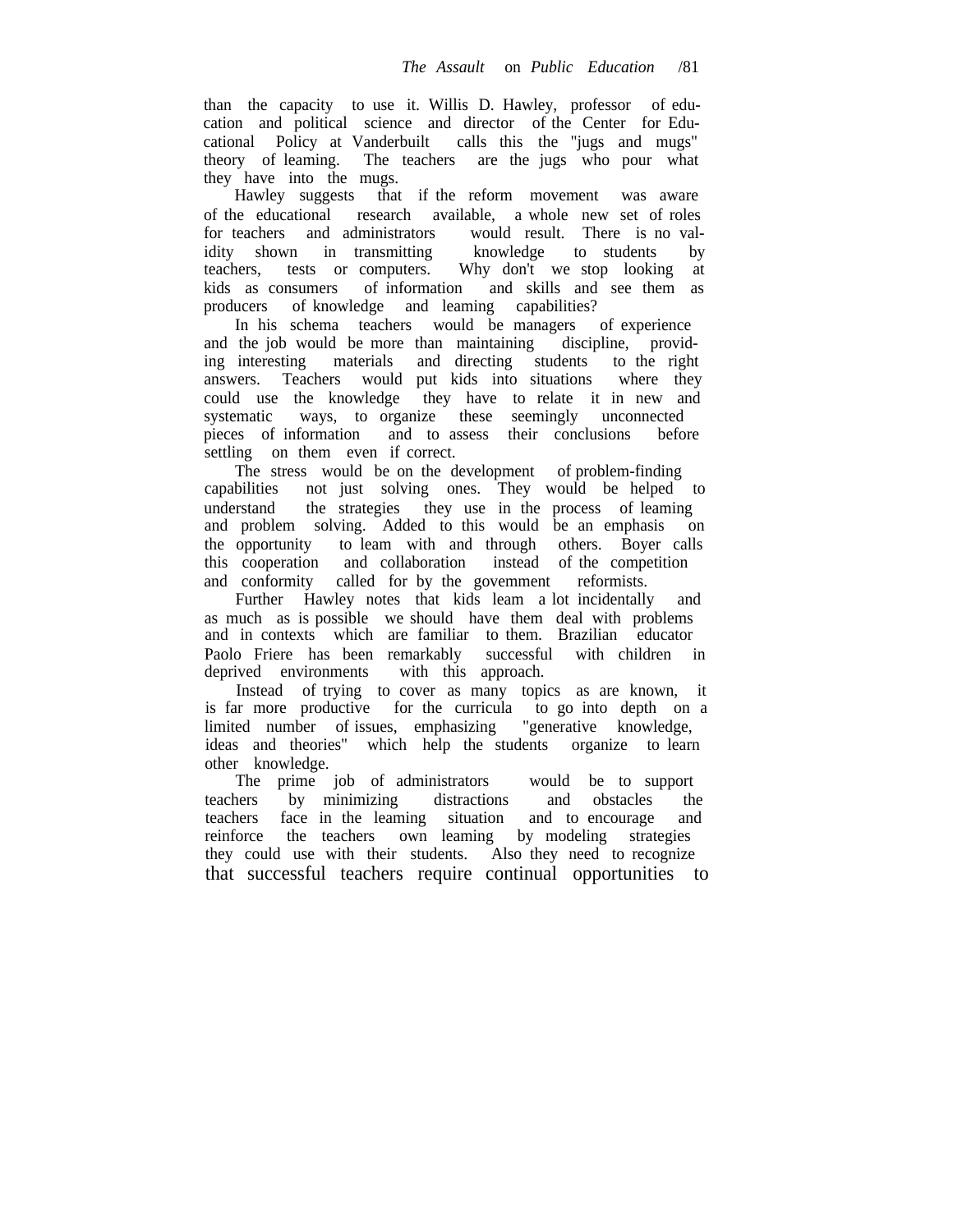develop their professional expertise.

Boyer adds that we absolutely must give more status and dignity to the teaching profession with both financial and laudatory rewards. The current system is upside down in that those who should be most empowered, the ones primarily accountable for outcomes are the least empowered. We need school based management with the teachers given the freedom to pursue in the most creative climate possible.

Now the public is nationally goal oriented and wants the results its told it should expect. It has been told what it should get back in the process. As Boyer has pointed out parent involvement should be an enrichment to the education process not a replacement for the professionals in it. Parents need to concem themselves about involvement with and connection to their own kids, supporting teachers and administrators in fostering creative learning environments and working on the fostering creative learning environments cultural climate which had become fragmented into age groups unconnected to one another. As he sees it, the problem in the U.S. is that we have become tribal with no connection, loyalty or commitment to the larger community.

Boyer emphasizes several other issues on which we need to work. He sees a struggle in the reform movement for "the soul of school renewal." We're either going to settle for muddling around with structure or we can really concentrate where it counts - on the kids.

To begin we must focus on pre-school readiness which was Bush's first goal but which seems to have disappeared when funding is mentioned. Boyer and other experts say we must see to the proper health of pregnant women and their children from conception onwards. Neglecting the poor will eventually negate all the other national goals. Disadvantaged children must be prepared with language skills to enter school and headstart is an imperative.

In the schools themselves a more humane environment can be created by breaking large schools down into smaller units where each child can feel noticed and connected to his/ her community. In tum the students should be connected to the community in which the school resides by service projects that are not only nice in a sentimental, altruistic fashion but provide the opportunity to gain practical insights which will reform their theories by experiences that can be critiqued.

The school life just outlined is totally in line with humanist values and principles as we can all easily see. David Hornbeck.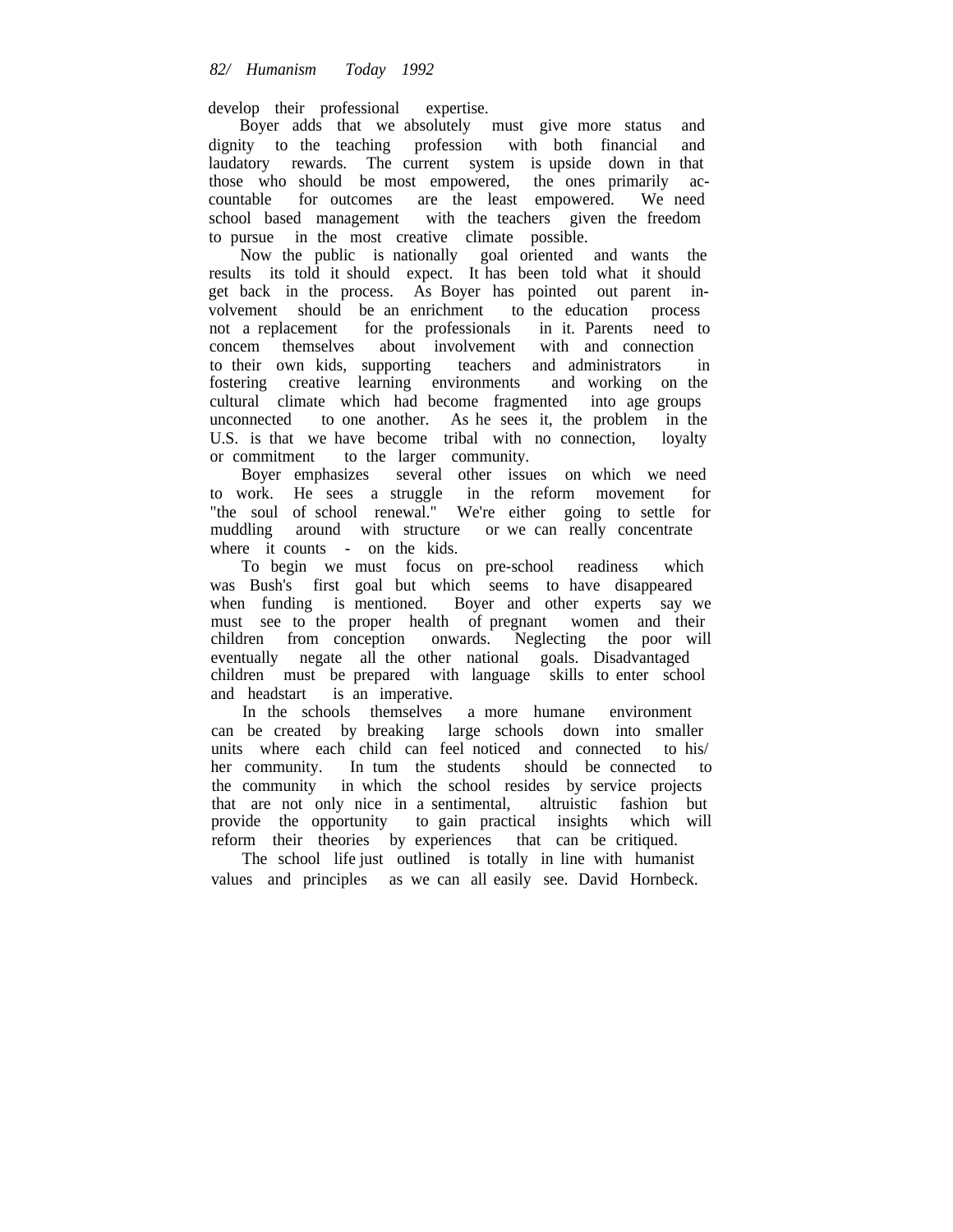former superintendent of schools in Maryland asks if we have the will as a nation to succeed in having all of our people leam to think at relatively complex levels, to express thought verbally and in writing and to solve problems from a logical, mathematical and scientific perspective. He says we know how to do it and it is therefore a moral issue as to whether we achieve it.

Looking at school reform as a moral and ethical issue brings us humanists further into the picture than to be on guard for separation of church and state issues like public funding of parochial schools. Our principles about the worth and dignity of human beings, the rights of all peoples to have access to the best education, democracy as the ruling principle for govemance all come to bear when we talk about the current proposals.

Lets take the strategies I listed for you one by one and discuss the ramifications of each with an eye to the type of system outlined by some of our most creative and caring educational professionals.

National Testing

- Whoever measures the outcome controls the tests and takes freedom from the local board
- Focus on standard test means less real skills being measured like thinking, writing, creating
- What gets tested gets taught if writing or creating then performance assessment - if multiple choice then facts
- Assessment tools for comparisons may make for unfair comparisons between dissimilar districts  $unfair$  comparisons and schools
- States may take on the power to force local schools to standards
- Assessment used as a tool for accountability, may force local administrators to concentrate on raising test scores, which may not result in student achievement
- The National Assessment of Educational Progress is too narrow in range to do the job and needs more funding
- Aim of raising student standards means focus on academic courses and skills but not on high-level academic curriculum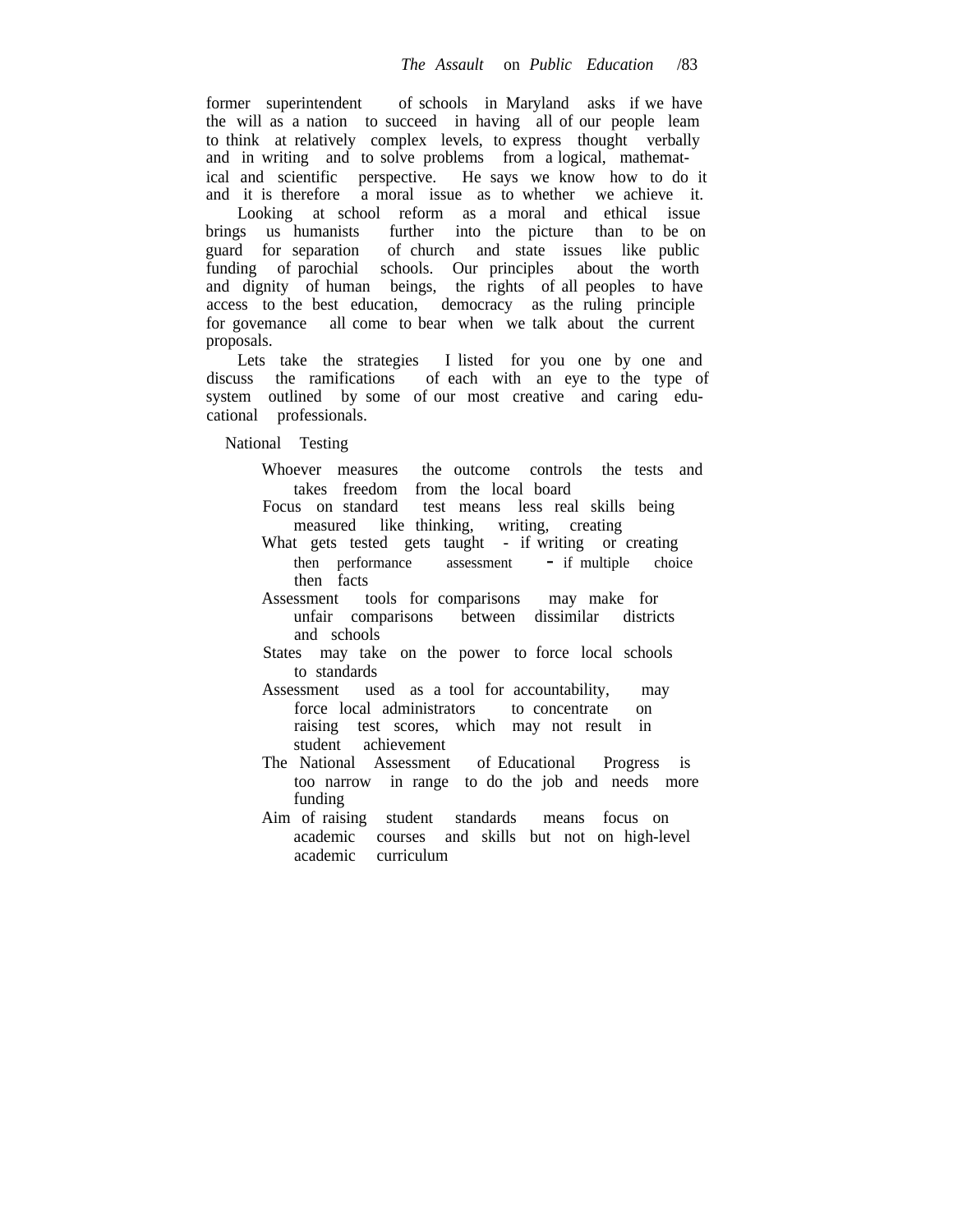Deregulation and privatization of schools could allow schools to ignore the special population for whom federal funds were intended Funding will follow the kids which hurts the schools most in need of funding

Funding rewards the districts who allow funding to private schools

Public funding to private schools will kill public school system and totally support parochial schools

Assumes that private schools are really doing the best job and that they are the best model

Means that public schools will be replaced by privates Decades of improvements, research and success are being dismissed

Omits civil rights and equal opportunity

Leaves out special education programs

Does not include early intervention for disadvantaged

Increases segregation by race and income because the disparity in district funding makes for unequal schools

School choice

Assumes competition brings improvement Competition impacts price not quality Assumes parents will know how to make an informed choice

Citizen Involvement

Lay assessment by non-educators like parents may be one of the problems

Business wants production workers for its enterprisesdo we really want education to be only that?

Research and development by business and bureaucracy

Missing education for citizenship

Bureaucrats represent special interest groups

Diverts funds into new R&D programs away from other successes

Ignores successful models in existence

Govemment abdicating responsibility to the private sector

CEO's are making the decisions for their own benefits